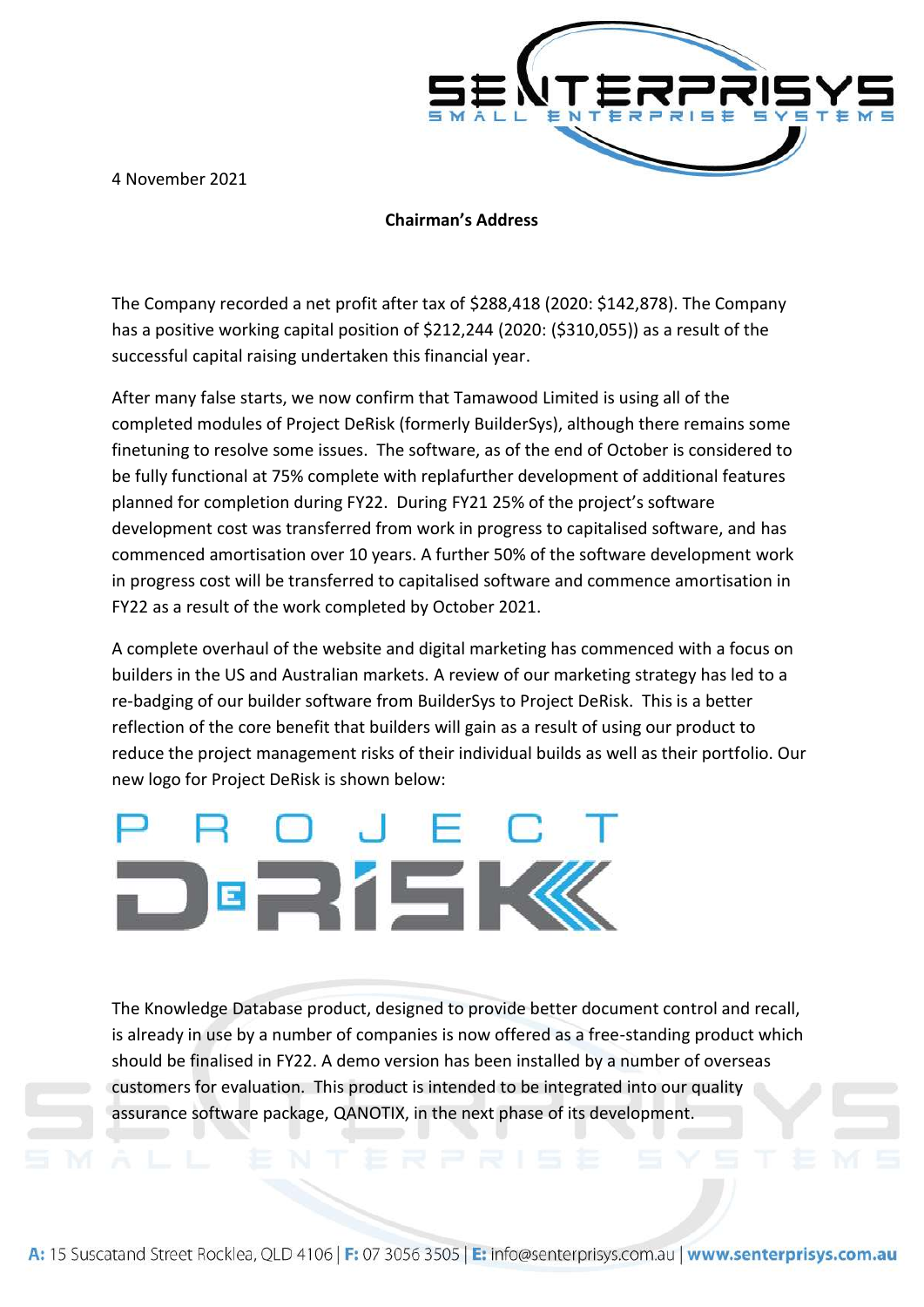QANOTIX provides a unique quality assurance package that will allow builders to manage their legislative and contractual obligations. Although initially designed for the building industry, the product is adaptable to other industries and is currently being trialled by ANO for the manufacturing industry. The core unique features of QANOTIX are now in final stages of testing. Our new QANOTIX logo can be seen below:



Following the recent capital raising, the Company has sufficient working capital to meet its obligations for the next 18 months, in addition, Rainrose Pty Ltd, an entity I control, has signed a letter of support guaranteeing the Company's obligations.

## **Project DeRisk Description**

**Project DeRISK**, easy to use, **JOB COSTING and PROJECT TRACKING** integrated ERP system. It offers improved accuracy, standardization, and automation in a form of **VIRTUAL ASSISTANTS PROCESS, ESTIMATING, CRM, SCHEDULING, CONSTRUCTION and ACCOUNTING MANAGERS**. Industry leading consolidation, integration and functionality delivers **increase in BACK OFFICE and SUPERVISORY STAFF PRODUCTIVITY by use of Takeoff tools, estimate templates, automated order approval and by automated execution of repetitive clerical tasks**. The system also provides an automated **REPORTING** of, user defined, **DELAYED individual TASKS** to the responsible manager **and automated REFLOW of PROJECT SCHEDULE**. The structure of the login access to key documents on **Project DeRISK PORTALS** ensure necessary documents are readily available to relevant stakeholders, and are signed, stored, and delivered when required.

**Project DeRISK** is designed for easy import of up-to-date material prices and specification data available on various websites. In most cases, **Project DeRISK can be INTEGRATED with the EXISTING ACCOUNTING SOFTWARE**. Most screens can be easily converted to **FAMILIAR TERMINOLOGY and CUSTOMARY CONSTRUCTION PROCESSES**. Work from home and mobile devices are also supported. **PAYMENT APPROVALS** are user defined and **linked to orders, work schedule, real time WORK IN PROGRESS REPORTING, work inspection tasks and third-party certification**. Orders, claims, contract documentation, safety plans are automatically generated and posted from document library to, login controlled**, SUBCONTRACTOR, SUPPLIER and CUSTOMER PORTALS.**